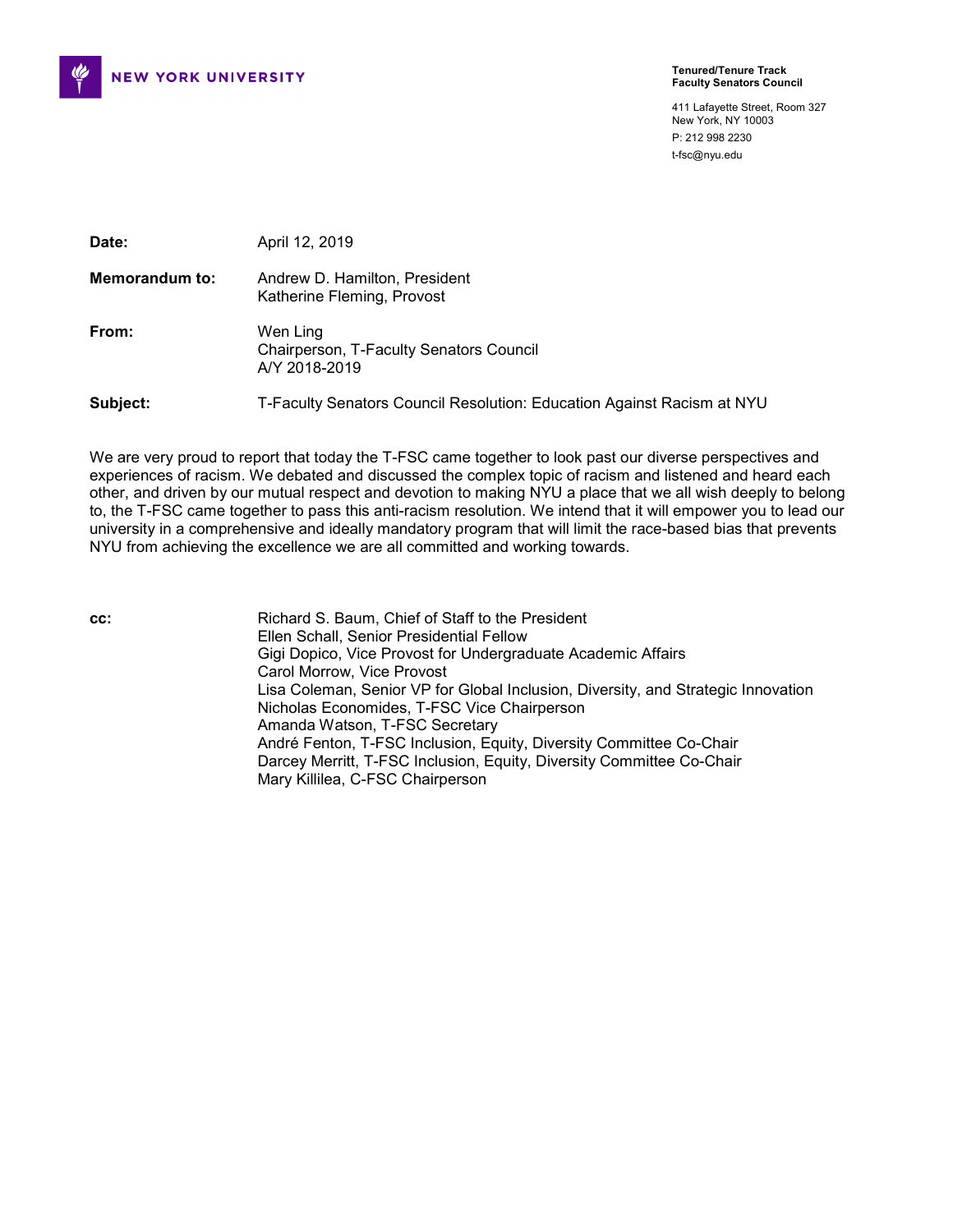# **EDUCATION AGAINST RACISM AT NYU RESOLUTION**

## **PREAMBLE**

The T-FSC is aware that *The Role of Critical Race Theory in Higher Education* (2010) by Hiraldo indicates that systems of higher education based on cultural norms, expert opinion, and tradition can provide racist and oppressive infrastructures, which can challenge acknowledgement of lived experiences of people of color and impede diversity initiatives; and

That essays collected in *Our Compelling Interests: The Value of Diversity for Democracy and a Prosperous Society* (2017) edited by Lewis and Cantor suggest that racism unaddressed in institutions of higher education contributes to crisis and instability, impacting student enrollment, graduation, career success, and faculty retention; and

That acts of exclusion and microaggression transcend race, as addressed in *The Everyday Language of White Racism* (2009) by Hill and "Welcome to America? International student perceptions of discrimination" (2007) in *Higher Education* by Lee and Rice; and as evidenced in the *Being@NYU Assessment,* members of our community also endure exclusion and bias due to their language, gender, religion, nationality, culture, sexual preference, and physical ability; and

That studies, such as *Racism and Health I: Pathways and Scientific Evidence* (2014) by Williams and Mohammed, indicate that institutional racism creates and sustains a hostile environment and nurtures a culture of silence and fear of retaliation among targets of discrimination; and

That no credentialed, matriculated student should be excluded from our academy, explicitly or implicitly; and that no students, faculty, staff, or administrators of color should suffer from racism, bias, or microaggressions; and

That studies such as *The Diversity Bonus: How Great Teams Pay Off in the Knowledge Economy* (2016) by Page suggest that the eradication of racism, bias, and microaggression in academia has quantifiable benefits; and *Culturally Sustaining Pedagogies: Teaching and Learning for Justice in a Changing World* (2017) edited by Paris and Alim, suggests that increasing the diversity of students and faculty is insufficient to redress present inequities; and

That discussions of racism can be uncomfortable and the impact of race discrimination easily dismissed by those who have not endured it; and people of color who participate in these discussions often suffer a "racial battle fatigue" identified by studies in *Confronting Racism in Higher Education: Problems and Possibilities for Fighting Bigotry and Isolation* (2013) edited by Brooks and Arnold; and

That studies, such as *Long-term reduction in implicit race bias: A prejudice habit-breaking intervention* (2012) by Devine et al., indicates that anti-racism education and training may help to modify overt behaviors relating to unintentional racial bias; and a Faculty silent on these issues undermines the excellence for which New York University strives.